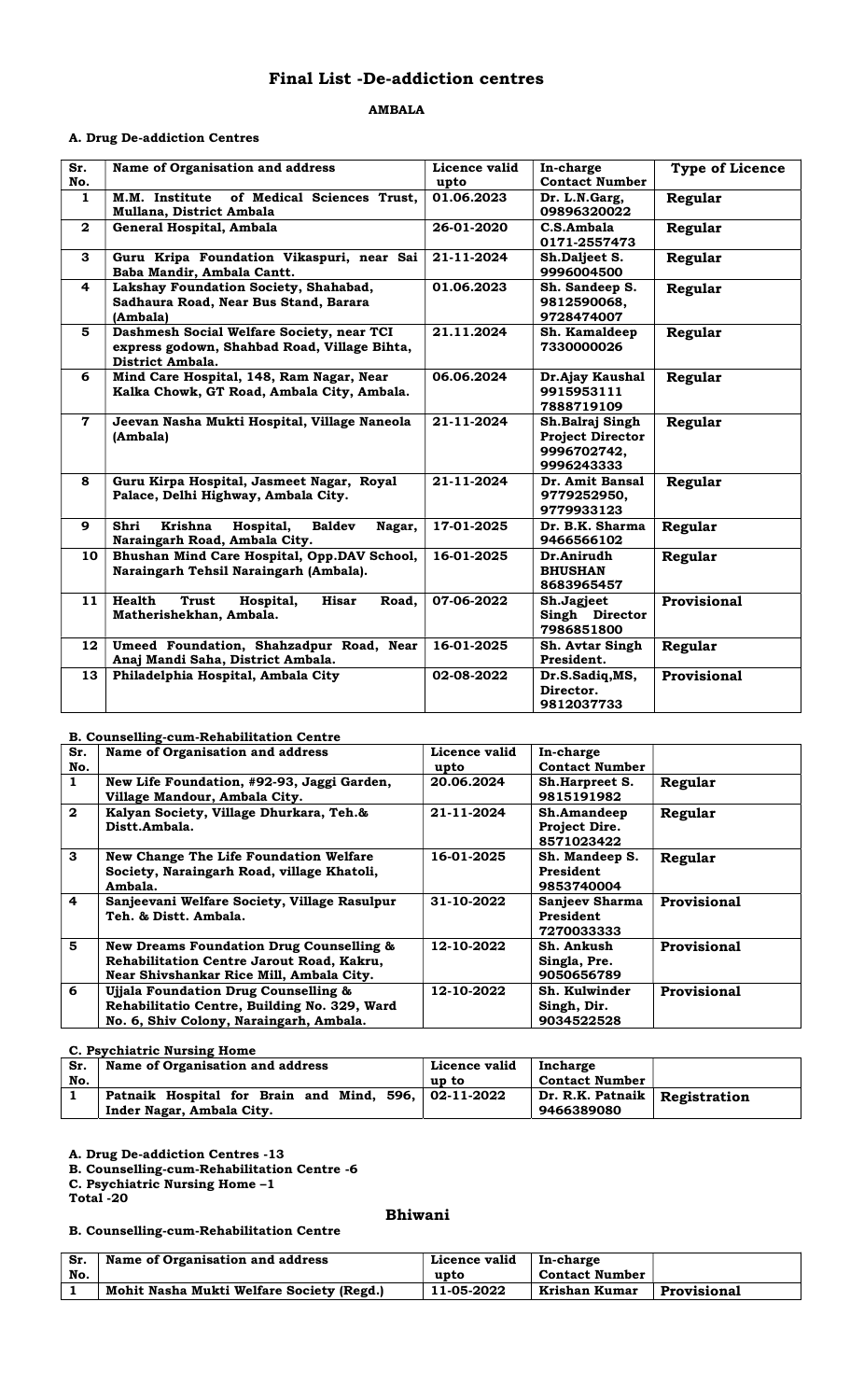| Ward-09, Near Shree Krishan Gaushala, VPO | President  |  |
|-------------------------------------------|------------|--|
| Siwani Mandi District Bhiwani.            | 9991288477 |  |

B. Counselling-cum-Rehabilitation Centre -1

C. Psychiatric Nursing Home –0

Total -1

# FARIDABAD

|     | <b>Drug De-addiction Centres</b>            |               |                        |         |
|-----|---------------------------------------------|---------------|------------------------|---------|
| Sr. | Name of Organisation and address            | Licence valid | Incharge               |         |
| No. |                                             | up to         | <b>Contact Number</b>  |         |
|     | Distt. Red Cross Society, Red Cross Bhawan, | 19-07-2024    | <b>Sh. Vikas Kumar</b> | Regular |
|     | Sector-14, Faridabad.                       |               | 0129-2283176           |         |
| 2   | Asha Jyot Foundation Samiti, Tigaon Road,   | 12-10-2023    | <b>Sh. Pardeep</b>     | Regular |
|     | Mirjapur Moad, Balabgarh, Distt.Faridabad.  |               | Malik                  |         |
|     | Mob.No.9810239686                           |               | 9873408300             |         |

A. Drug De-addiction Centres -2

B. Counselling-cum-Rehabilitation Centre -0

C. Psychiatric Nursing Home –0

Total -2

# FATEHABAD

|              | <b>Drug De-addiction Centres</b>                                                                                                                                 |                        |                                                                          |         |
|--------------|------------------------------------------------------------------------------------------------------------------------------------------------------------------|------------------------|--------------------------------------------------------------------------|---------|
| Sr.<br>No.   | Name of Organisation and address                                                                                                                                 | Licence valid<br>up to | Incharge<br>Contact<br>Number                                            |         |
| 1            | Shree BalaJi Manorog Hospital, DG Colony,<br>Opposite New Bus Stand, Ratia, Fatehabad.                                                                           | 27-06-2024             | Dr. Deepak<br>Kumar<br>9996851888                                        | Regular |
| $\mathbf{2}$ | Civil Hospital, Fatehabad                                                                                                                                        | 26.04.2023             | C.S.Fatehabad<br>01667-225898                                            | Regular |
| 3            | Help Nashamukti Foundation, Village Meond<br>Boghanwali, Tehsil Tohana, Fatehabad (Dr.<br>Enagangula Rupesh MBBS, MD & Project Director,<br>Sh. Gurvinder Singh) | 14.05.2023             | Sh.Gurvinder S.<br>Project Dir.<br>9996702742<br>Dr.Rupesh<br>9920682119 | Regular |
| 4.           | Haryana Nasha Mukti Kender, Near Bus Stand,<br>Fatehabad                                                                                                         | 27-06-2024             | Dr.Jimmi<br>Jindal, Project<br>Director,<br>8189000002                   | Regular |
| 5.           | Haryana Nasha Mukti Kender, in front of Maya<br>Garden, Jakhal Munak road, Jakhal Distt.<br>Fatehabad                                                            | 11.03.2024             | Sh.Varinder<br>Verma, Project<br><b>Director</b><br>8160601313           | Regular |
| 6.           | Shree Balaji Neurocare Medical Enclave,<br>Chandigarh Road, Opp. RMC Hospital, Tohana,<br>Fatehabad                                                              | 01-02-2025             | Dr.Deepak Kr.<br>9896656900,                                             | Regular |

A. Drug De-addiction Centres -6

B. Counselling-cum-Rehabilitation Centre -0

C. Psychiatric Nursing Home –0

Total -6

#### GURUGRAM

#### 13. Drug De-addiction Centres

| Sr.<br>No. | Name of Organisation and address                                                                                                                                  | Licence valid<br>up to | <b>Incharge Contact</b><br>Number            |                    |
|------------|-------------------------------------------------------------------------------------------------------------------------------------------------------------------|------------------------|----------------------------------------------|--------------------|
| 1.         | General Hospital, Gurugram                                                                                                                                        | 26.04.2023             | 0124-2322412<br>9654231756                   | Regular            |
| 2.         | 14 H.B.C.,<br>Hospital,<br>Jharsa<br>Road<br>Citizen<br>Gurugram.                                                                                                 | 10-05-2024             | Dr.Swati<br>9891111816<br>0124-2220333       | Regular            |
| З.         | Tulasi Healthcare Ramgarh, Nest to Shriram<br>Millennium School, Sector-64, Gurugram.                                                                             | 11.04.2025             | Sh.S.Chandra,<br>Gen.Manager<br>8800337999   | Regular            |
| 4.         | Naiumeed Foundation, H. No.21, Gali No.1 and H.<br>No.23, Gali No.2, Khewat No.481/691, Khasra<br>No.0248, Bailtu Area, Landmark sheetla Mata<br>Mandi, Gurugram. | 20-04-2022             | Devender<br>Kr.7015058447                    | Provisional        |
| 5.         | Humana Wellness De-addiction Centre at 1595,<br>Sector-46, Gurugram.                                                                                              | 06-07-2022             | Sh.Prashant<br>Kataria, Dir.<br>8226644491   | Provisional        |
| 6.         | Nayi Pahal Welfare Foundation, K.H.No. 2920,<br>Janaula (25) Pataudi, District Gurugram.                                                                          | 17-07-2022             | Sh.Kuldeep,<br><b>Director</b><br>9728008006 | <b>Provisional</b> |
| 7          | SNA Wellness LLP, H. No. 989, Sector-40,<br>Gurugram.                                                                                                             | 11-10-2022             | Sh.Anoop<br>Singh,<br>Dir. 8950583904        | <b>Provisional</b> |
| 8          | Athena Behavioral Health, Plot No.202, Sector-                                                                                                                    | 12-10-2022             | Dr. Saras Prasad,                            | Provisional        |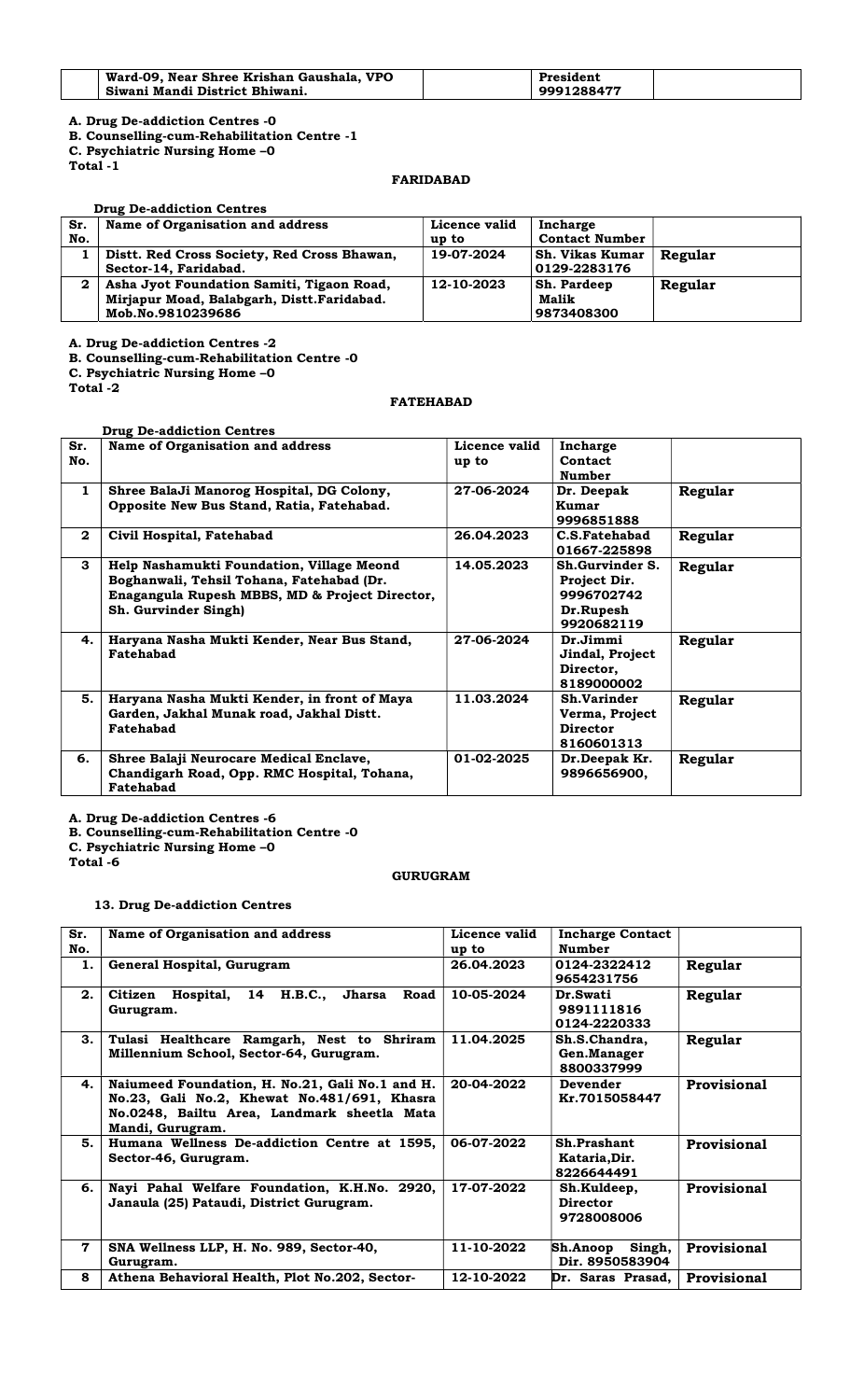- B. Counselling-cum-Rehabilitation Centre -0
- C. Psychiatric Nursing Home –0

Total -8

# HISAR

#### Drug De-addiction Centres

| Sr.<br>No.   | Name of Organisation and address                                                                                       | Licence valid<br>up to | <b>Incharge Contact</b><br><b>Number</b>  |         |
|--------------|------------------------------------------------------------------------------------------------------------------------|------------------------|-------------------------------------------|---------|
| 1            | Janta Welfare Society, Barwala, District Hisar                                                                         | 22-02-2024             | 01693-242096,<br>9992820786               | Regular |
| $\mathbf{2}$ | General Hospital, Hisar.                                                                                               | 12-10-2023             | C.S.Hisar<br>01662 278157,<br>7027830251  | Regular |
| 3            | Ankush Foundation, De-addiction centre, behind<br>water works, Gangwa Rajgarh road, Hisar.                             | 12-04-2025             | Sh. Vipin,<br><b>Sharma</b><br>9215500931 | Regular |
| 4            | Hisar Psychiatry and De-addiction Centre,<br>Munjal Hospital, 47, Rishi Nagar, Hisar                                   | 05-03-2022             | Dr. Aman<br>Manchanda<br>8398952141       | Regular |
| 5            | Vishwas Nasha Mukti Avam Punarwas Samiti,<br>Bhiwani road, Ram Singh Colony, Near Laxmi<br>Pipe Factory, Hansi (Hisar) | 26-08-2024             | Sh.Ramaytar<br>President<br>8307426293    | Regular |

#### B. Counselling-cum-Rehabilitation Centre

| Sr. | Name of Organisation and address            | Licence valid | <b>Incharge Contact</b> |         |
|-----|---------------------------------------------|---------------|-------------------------|---------|
| No. |                                             | up to         | Number                  |         |
|     | Sewa Sadan Welfare Society, Khewat No.4015, | 12-04-2025    | <b>Sh.Deepak</b>        | Regular |
|     | Kaimari Road, Hisar.                        |               | Grewal                  |         |
|     |                                             |               | 9467101220              |         |

# C. Psychiatric Nursing Home

| Sr.<br>No.              | Name of Organisation and address                                                                    | Licence valid<br>up to | <b>Incharge Contact</b><br><b>Number</b>         |              |
|-------------------------|-----------------------------------------------------------------------------------------------------|------------------------|--------------------------------------------------|--------------|
| 1                       | Gupta Hospital, Sector-14, Opposite New Grain<br>Market, Hisar.                                     | 02-06-2024             | Dr.Narender<br>Gupta<br>9896129977               | Registration |
| $\mathbf{2}$            | Parivartan Neuropsychiatric Hospital, Plot No. 8<br><b>Bank Colony, Hisar</b>                       | 18-06-2023             | Karaniit<br>Dr.<br>Singh<br>9468144773           | Registration |
| 3                       | Dudi Psychiatric & De-addiction Hospital, SCO-<br>116, pocket-A, Sector-14, Hisar.                  | 08.02.2022             | Dr.Vinod Kumar,<br>Dudi, Incharge,<br>8643455561 | Registration |
| $\overline{\mathbf{4}}$ | <b>Shanti Mission Hospital &amp; Neuro Research</b><br>Centre, 49-E, Model Town, Delhi Road, Hisar. | 07-03-2024             | Singh<br>Dr. Bir<br>9996027370                   | Registration |

A. Drug De-addiction Centres -5

B. Counselling-cum-Rehabilitation Centre -1

C. Psychiatric Nursing Home –4

Total -10

#### **JHAJJAR**

#### A. Drug De-addiction Centres

| Sr. | Name of Organisation and address                                                                              | Licence valid | <b>Incharge Contact</b>             |         |
|-----|---------------------------------------------------------------------------------------------------------------|---------------|-------------------------------------|---------|
| No. |                                                                                                               | up to         | Number                              |         |
|     | Society for all around Human Development<br>59@5 Indra Park line par Bahadurgarh, Distt.<br>Jhajjar (Haryana) | 27.07.2022    | Sh. Devender<br>Kumar<br>9466317940 | Regular |

# B. Counselling-cum-Rehabilitation Centre

| Sr. | Name of Organisation and address          | Licence valid | <b>Incharge Contact</b> |             |
|-----|-------------------------------------------|---------------|-------------------------|-------------|
| No. |                                           | up to         | Number                  |             |
|     | Jeewan Samaj Kalyan Samiti, Jhajjar Road, | 07-06-2022    | Sh.Karamvir             | Provisional |
|     | Sarai Chowk, Gali No.5, Near Joon Service |               | President               |             |
|     | Station, Dev Nagar, Bahadurgarh(Jhajjar). |               | 9315583722              |             |

A. Drug De-addiction Centres -1

B. Counselling-cum-Rehabilitation Centre -1

C. Psychiatric Nursing Home –0

Total -2

# JIND

#### Drug De-addiction Centres Sr. No. Name of Organisation and address <br>
Licence valid  $\frac{up to}{27.07.2022}$ Incharge Contact Number 1 | Nai Soch Welfare Society, Rambir Colony, Jind. Sh. Ajay Malhotra<br>8295896951 Regular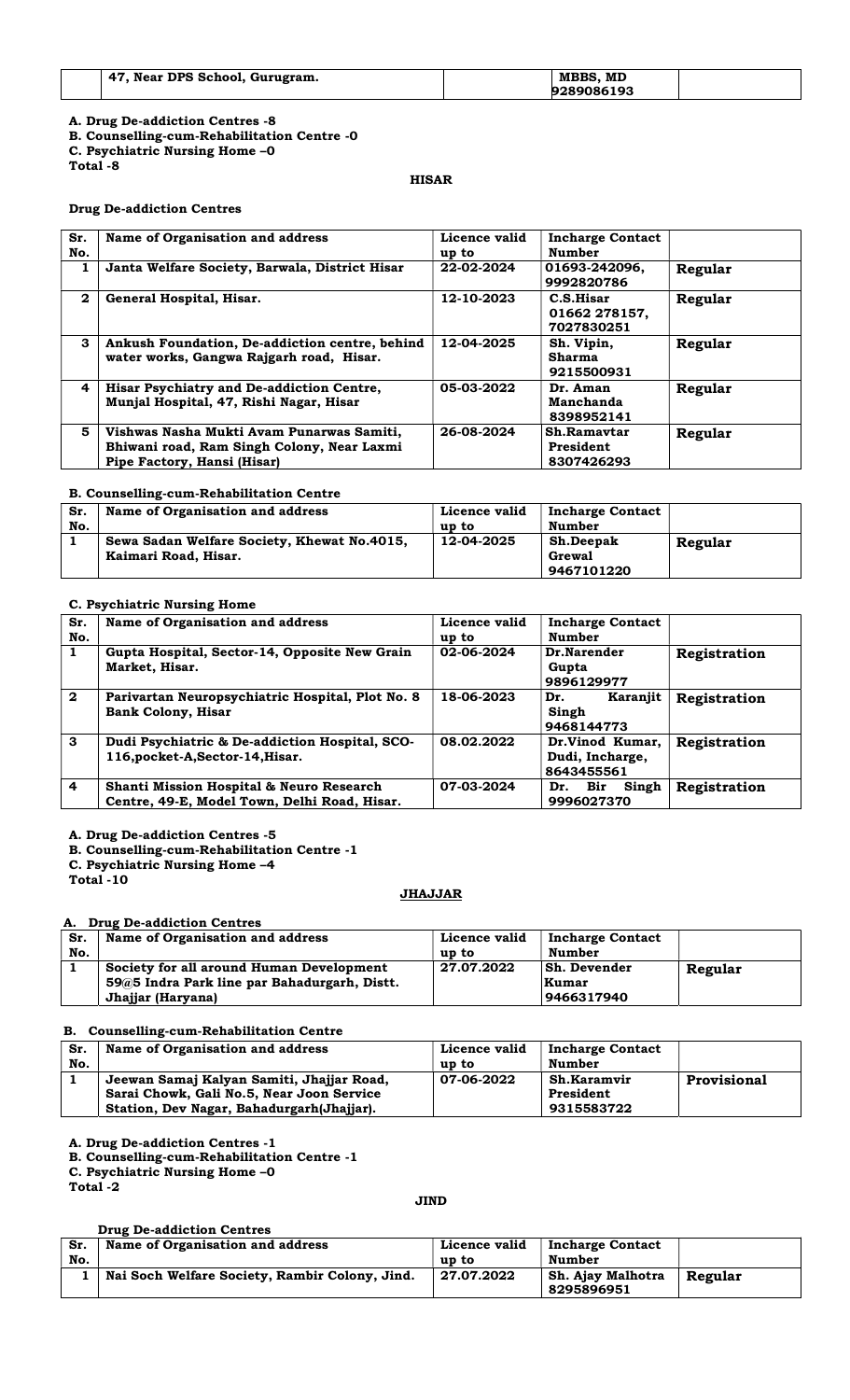| $\mathbf{2}$ | Future Welfare Society (Jind) near Chhotu Ram<br>Park, Narwana, District Jind      | 14.05.2023 | Dr. Vikas Phougat<br>9812551145                                 | Regular     |
|--------------|------------------------------------------------------------------------------------|------------|-----------------------------------------------------------------|-------------|
| 3            | Sewa Dham Society, Bhiwani Road, Near Bal<br>Dharmarth Hospital, Jind.             | 02-02-2025 | Sh.Yadvender.<br>President<br>9729449043.                       | Regular     |
| 4            | Simar Hospital, Hisar Road, Hari Nagar,<br>Narwana(Jind)                           | 02-02-2025 | Dr. Amit Bansal<br>9779252950,<br>9779933123                    | Regular     |
| 5            | Sanjeevani Manorog Hospital, Village Garhi<br>(Jind)                               | 25-01-2022 | <b>Sh.Rakesh Kumar</b><br><b>Project Director</b><br>9996243333 | Provisional |
| 6            | Kalyan Hospital, Datta Singh Wala, Jind.                                           | 08-03-2022 | Sh.Paresh Garg,<br><b>Project Director</b><br>9920682119        | Provisional |
| 7            | Beyond Care De-addiction & Rehabilitation<br>Centre, Narwana Road, Bye-Pass, Jind. | 11-05-2022 |                                                                 | Provisional |

B. Counselling-cum-Rehabilitation Centre -0

C. Psychiatric Nursing Home –0

Total -7

#### KURUKSHETRA

Drug De-addiction Centres

| Sr. | Name of Organisation and address                 | Licence valid | <b>Incharge Contact</b> |             |
|-----|--------------------------------------------------|---------------|-------------------------|-------------|
| No. |                                                  | up to         | <b>Number</b>           |             |
| 1   | General Hospital, L.N.J.P. Hospital,             | 19.05.2023    | 01744-270344            | Regular     |
|     | Kurukshetra.                                     |               | 7027824415              |             |
|     |                                                  |               |                         |             |
| 2   | Nai Muskan, Nasha Mukti Kender, Village          | 09-11-2024    | Sh. Sudama Nain         | Regular     |
|     | Niwarsi, Near R.K Rice Mills, Pipli Road, Ladwa, |               | 9215613815              |             |
|     | District Kurukshetra.                            |               |                         |             |
| 3   |                                                  |               |                         |             |
|     | Vikas Nasha mukti Society, Ismailabad, District  | 05.03.2022    | Sh. Vikas Singh         | Regular     |
|     | Kurukshetra.                                     |               | 8607824600              |             |
| 4   | Pehowa Manorog Hospital, Bandlas Nursing         | 22-10-2023    | Sh. Parvesh Garg        | Regular     |
|     | Home, Opposite Bus Stand, Pehowa, Distt.         |               | 9417190434              |             |
|     |                                                  |               |                         |             |
|     | Kurukshetra.                                     |               |                         |             |
| 5   | Moksh De-addiction and Couselling Centre,        | 22-10-2023    | Dr. Ritik Kumar         | Regular     |
|     | Near Sanjivni Hospital, Kurukshetra Road,        |               | 9053502915              |             |
|     |                                                  |               |                         |             |
|     | Pehowa, Distt. Kurukshetra.                      |               |                         |             |
| 6   | Seva Hospital , Near P.N.B., Ladwa Road, Pipli   | 20-02-2025    | Dr.Neeraj Jain,         | Regular     |
|     | District Kurukshetra.                            |               | P.D.                    |             |
| 7   | Nimarta Foundation (Regd.) Cheeka Road,          | 03-08-2022    | Sh.Gurwinder            | Provisional |
|     |                                                  |               |                         |             |
|     | Village Siyana Khurd, Tehsil                     |               | Singh, In-charge        |             |
|     | Pehowa(Kurukshetra).                             |               | 9876393433              |             |
|     |                                                  |               |                         |             |

#### C. Counselling-cum-Rehabilitation Centre

| Sr.<br>No.              | Name of Organisation and address                                                                                     | Licence valid<br>up to | <b>Incharge Contact</b><br>Number           |                                          |
|-------------------------|----------------------------------------------------------------------------------------------------------------------|------------------------|---------------------------------------------|------------------------------------------|
| 1                       | Nai Disha Nasha Mukti Kender, Harman City,<br>Sec.-31, Pipli (Kurukshetra).                                          | 25-10-2021             | Singh<br>Sh.Takdir<br>8053112942            | <b>Provisional</b><br>(Under<br>process) |
| $\mathbf{2}$            | New Life Welfare Society, Village Kalsa, Plot<br>No.13, Pehowa Distt. Kurukshetra.                                   | 06-07-2022             | Sh.Yovenjeet S.<br>In-charge,<br>8950830061 | Provisional                              |
| $\mathbf{3}$            | Uday Welfare Society Regd. Sangmeshwar<br>Dharam Kanta, Near Axix Bank, Ambala road,<br>Pehowa District Kurukshetra. | 12-10-2022             | Sh.Inderjit Singh,<br>Pre. 8563000016       | Provisional                              |
| $\overline{\mathbf{4}}$ | New Hope Rehabilitation Society, Dandyan Farm<br>House, Patiala Road, Tyukar Tehsil Pehowa<br>District Kurukshetra.  | 12-10-2022             | Sh.Vikramjit S.<br>Pre.7814390835           | Provisional                              |

A. Drug De-addiction Centres -7

B. Counselling-cum-Rehabilitation Centre -4

C. Psychiatric Nursing Home –0

Total -11

# KAITHAL

|  | <b>Drug De-addiction Centres</b> |  |
|--|----------------------------------|--|
|--|----------------------------------|--|

| Sr.<br>No. | Name of Organisation and address                                                                                                    | Licence valid<br>up to | <b>Incharge Contact</b><br><b>Number</b>                         |         |
|------------|-------------------------------------------------------------------------------------------------------------------------------------|------------------------|------------------------------------------------------------------|---------|
| 1          | Civil Hospital, Kaithal                                                                                                             | 19-07-2024             | C.S. Kaithal<br>01746-235282                                     | Regular |
| 2          | Rahmat Drug De-addiction-cum -Counselling<br>Centre, Cheeka Opp. Hafed road, Cheeka<br>(Kaithal)                                    | 31-01-2024             | Dr. Rupinder<br>Modgill<br>9416039123                            | Regular |
| 3          | Umang De-addiction & Counselling Centre,<br>Vill.Kharkan, Tehsil Gulha, District Kaithal.                                           | 08-08-2024             | Sh.Sahab Singh,<br><b>Project Director</b><br>9780328681         | Regular |
| 4          | De-addiction Centre to Aggarwal Psychiatric<br>&De-addiction Centre, Kaithal Road, Near<br>Corporation Bank, Cheeka, Distt.Kaithal. | 26-08-2024             | <b>Sh.Parveen Kumar</b><br><b>Project Director</b><br>7988172508 | Regular |
| 5          | Ardaas Hospital Ghagga Road, Near Pardaman                                                                                          | 17-02-2025             | Dr. Amit Bansal                                                  | Regular |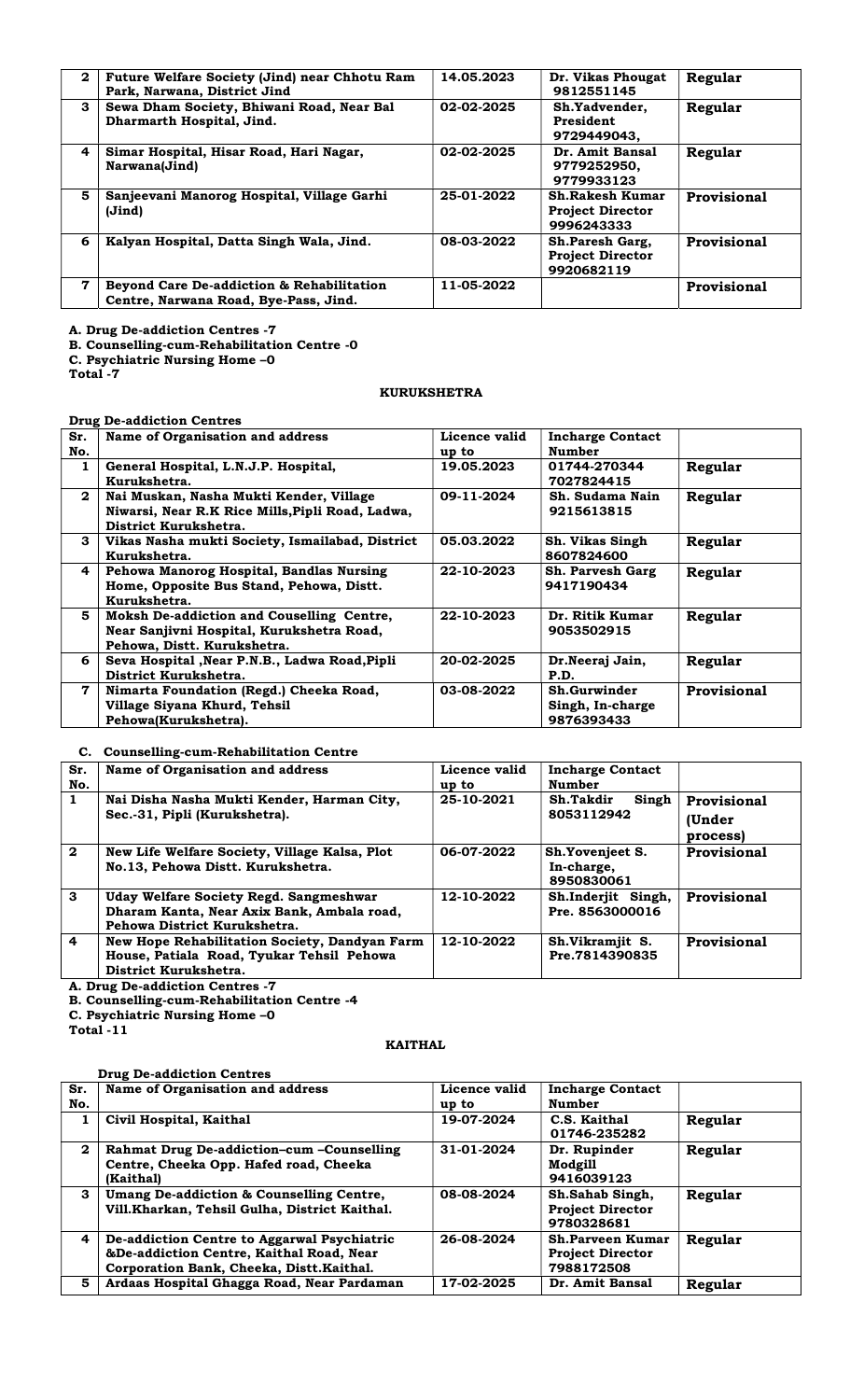|                | Filling Station, Village Azimgarh Distt. Kaithal.                                                                                                 |                        | 9779252950,<br>9779933123                                             |                    |
|----------------|---------------------------------------------------------------------------------------------------------------------------------------------------|------------------------|-----------------------------------------------------------------------|--------------------|
| 6              | Pramp Hospital, H.No. 141-P, Huda R-4, Cheeka,<br>Tehsil Guhla District Kaithal.                                                                  | 06-07-2022             | Sh. Mohit Singla<br>Incharge<br>7696610005                            | Provisional        |
| $\overline{7}$ | Rahat Foundation Dera Bhag Singh, Khushal<br>Majra Road, Cheeka, Teh. Guhla District Kaithal.                                                     | 17-08-2022             | Sh. Shyam Singh,<br><b>Project Directore</b><br>80599-53100           | <b>Provisional</b> |
| 8              | Garg Psychiatric & De-addictio Centre, M.I.T.C.<br>Colony, Near Padama City Mall, Kaithal.                                                        | 12-10-2022             | Anita Garg, Pro. Dir.<br>9034266305                                   | Provisional        |
|                | <b>Counselling-cum-Rehabilitation Centre</b>                                                                                                      |                        |                                                                       |                    |
| Sr.<br>No.     | Name of Organisation and address                                                                                                                  | Licence valid<br>up to | <b>Incharge Contact</b><br><b>Number</b>                              |                    |
| 1.             | Shri Guru Nanak Chetna Foundation Trust,<br>Gulha Road, Near PNB Bank, Professor Colony,<br>Ward No.15, Cheeka, Tehsil Gulha District<br>Kaithal. | 20-04-2022             | <b>Amandeep Singh</b><br>Toor<br>9872679193                           | Provisional        |
|                | <b>Psychiatric Nursing Home</b>                                                                                                                   |                        |                                                                       |                    |
| Sr.<br>No.     | Name of Organisation and address                                                                                                                  | Licence valid<br>up to | <b>Incharge Contact</b><br><b>Number</b>                              |                    |
| $\mathbf{1}$   | Samana Manoaadhaar Hospital, Samana-Patiala<br>By-pass road, Azimgarh Tehsil Cheeka(Kaithal).<br>Dr. Yoseph Kale, MBBS, DPM (Psychiatry),         | 11.09.2022             | Sh. Paresh Garg<br>9417190434                                         | Registration       |
| $\mathbf{2}$   | Sankalp Psychiatric & Drug Dependance<br>Treatment Hospital, Azimgarh village, Tehsil<br>Gulha, Kaithal.                                          | 11-03-2024             | <b>Sh.Rohit Takiar</b><br>Director, 0172-<br>4014041, 072-<br>2622008 | Registration       |

B. Counselling-cum-Rehabilitation Centre -1

C. Psychiatric Nursing Home –2

Total-11

# KARNAL

#### Drug De-addiction Centres

| Sr.<br>No. | Name of Organisation and address                                                                 | Licence valid<br>up to | <b>Incharge Contact</b><br>Number                        |                    |
|------------|--------------------------------------------------------------------------------------------------|------------------------|----------------------------------------------------------|--------------------|
| 1.         | Civil Hospital, Karnal                                                                           | 01-06-2023             | C.S.Karnal<br>0184-2267796                               | Regular            |
| 2.         | <b>Future.</b> De-addiction<br>Center.<br>New<br>Golden<br>Kaithal Road, Assand, District Karnal | 01-06-2023             | Sh. Keshav<br>8685006900                                 | Regular            |
| 3.         | Medbloom Pharma LLP, Plot No.36,37, Old<br>Kaithal Road, Assandh District Karnal.                | 07-03-2025             | Sh. Madhav<br>in-charge                                  | Regular            |
| 4.         | Dr. Soni Mind Care Hospital in 98,99 Jarnailly<br>Colony, Karnal.                                | 16-01-2025             | Dr.Sandeep Soni,<br>Psychiatrist                         | Regular            |
| 5.         | Virk Hospital Private Limited, 363,364, Randhir<br>Lane, Near Dyal Singh Collage, Karnal.        | 17-07-2022             | Dr.Samrat Karan<br>Sehgel, Psy.<br>7027370332            | <b>Provisional</b> |
| 6.         | Dharm Hospital, First Floor, Dhanwant Building,<br>Old G.T. Road, Karnal.                        | 07-04-2025             | Sh.Neeraj Jain<br><b>Project Director</b><br>94172-31599 | Regular            |
| 7.         | Medbloom Solution Private Ltd. Nissing District<br>Karnal.                                       | 29-09-2022             | Sh.Kawaldeep S.<br>in-charge<br>8968655819               | Provisional        |
|            | <b>Counselling-cum-Rehabilitation Centre</b>                                                     |                        |                                                          |                    |

| Sr. | Name of Organisation and address                                                        | Licence valid | <b>Incharge Contact</b>          |         |
|-----|-----------------------------------------------------------------------------------------|---------------|----------------------------------|---------|
| No. |                                                                                         | up to         | Number                           |         |
| 1.  | Prerna Foundation Darar, Near Gurudwara Baba<br>Budha Sahib, VPO Darar District Karnal. | 20-10-2024    | Sh.Kuljinder<br>Singh, President | Regular |
|     |                                                                                         |               | 9817908550                       |         |

| <b>Psychiatric Nursing Home</b> |                                                |               |                         |              |
|---------------------------------|------------------------------------------------|---------------|-------------------------|--------------|
| Sr.                             | Name of Organisation and address               | Licence valid | <b>Incharge Contact</b> |              |
| No.                             |                                                | up to         | <b>Number</b>           |              |
|                                 | Dr. JC Bathla, Bathla Psychiatric Hospital,    | 12.06.2022    | Sh. Salim Khan          | Registration |
|                                 | 4,5,6, Randhir Lane, Karnal.                   |               | 9466186999              |              |
| 2.                              | Dr. Vinit Sanjeev, MD, Amritdhara My Hospital, | 15-12-2024    | Dr. Vinit Sanjeev,      | Registration |
|                                 | Karnal.                                        |               | MD, 0184-               |              |
|                                 |                                                |               | 4098517,4098577         |              |

A. Drug De-addiction Centres -7

B. Counselling-cum-Rehabilitation Centre -1

C. Psychiatric Nursing Home –2

Total -10

# NARNAUL

# Drug De-addiction Centres

| Sr. | Name of Organisation and address              | Licence valid | <b>Incharge Contact</b> |         |
|-----|-----------------------------------------------|---------------|-------------------------|---------|
| No. |                                               | up to         | Number                  |         |
|     | Haryana State Child Welfare Council, District | 05-03-2022    | Sh. Rohtash             | Regular |
|     | <b>Branch Narnaul.</b>                        |               | Ranga                   |         |
|     |                                               |               | 9416578462              |         |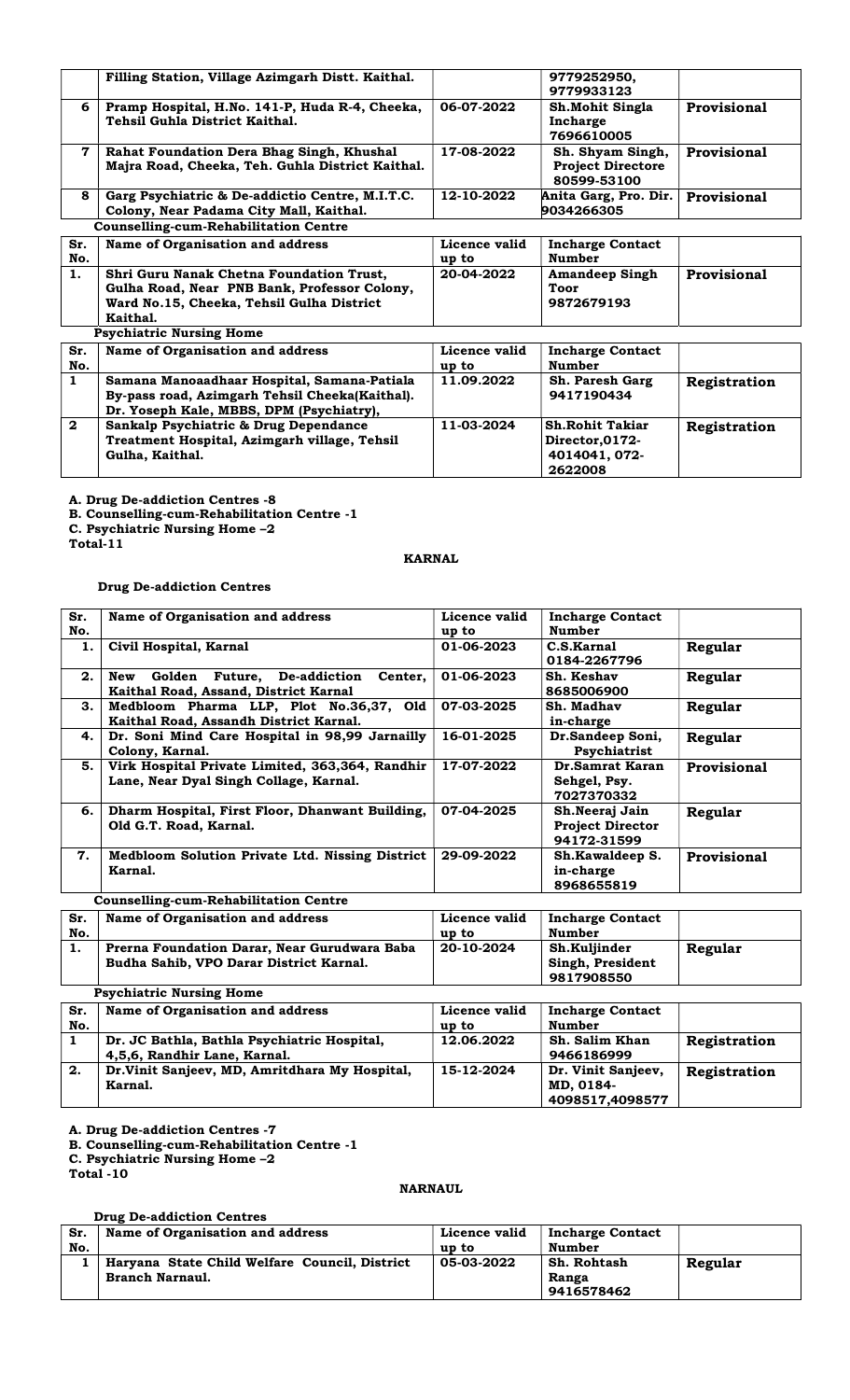| 2   General Hospital, Narnaul. | 03-02-2025 | Civil Surgeon | Regular |
|--------------------------------|------------|---------------|---------|
|                                |            | 01282-251237  |         |

B. Counselling-cum-Rehabilitation Centre -0

C. Psychiatric Nursing Home –0

Total -2

# PANIPAT

#### Drug De-addiction Centres

| Sr.<br>No.   | Name of Organisation and address                                                                                     | Licence valid<br>up to | <b>Incharge Contact</b><br><b>Number</b>   |              |
|--------------|----------------------------------------------------------------------------------------------------------------------|------------------------|--------------------------------------------|--------------|
| 1            | Bhimsain Sachar, General Hospital, Panipat.                                                                          | 08-09-2024             | C.S. Panipat<br>0180-2630275               | Regular      |
| $\mathbf{2}$ | Brain Care Centre, Assandh Road, Panipat.                                                                            | 07-03-2025             | Dr. Gaurav<br><b>Bhateja</b><br>9255997030 | Regular      |
|              | <b>Psychiatric Nursing Home</b>                                                                                      |                        |                                            |              |
| Sr.<br>No.   | Name of Organisation and address                                                                                     | Licence valid<br>up to | <b>Incharge Contact</b><br><b>Number</b>   |              |
| 1            | Arora Psychiatric Nursing Home and EEG<br>Centre, 811, Model Town, Near Pruthi Chowk,<br><b>Model Town, Panipat.</b> | 26.04.2023             | Dr.Davinder Kr.<br>9812021177              | Registration |

A. Drug De-addiction Centres -2

B. Counselling-cum-Rehabilitation Centre -0

C. Psychiatric Nursing Home –1

Total -3

#### PANCHKULA

#### Drug De-addiction Centres

| Sr.<br>No.              | Name of Organisation and address                                                                                                                                   | Licence valid<br>up to | <b>Incharge Contact</b><br>Number            |             |
|-------------------------|--------------------------------------------------------------------------------------------------------------------------------------------------------------------|------------------------|----------------------------------------------|-------------|
| 1                       | General Hospital, Sector-6, Panchkula                                                                                                                              | 16-12-2023             | Civil Surgeon,<br>0172-2573907               | Regular     |
| $\mathbf{2}$            | Satya Rani Rampal Trust Sector 12-A Panchkula                                                                                                                      | 03-02-2025             | Dr. Abhimanyu<br>7087343159                  | Regular     |
| 3                       | Seerat Hospital, Pinjore Baddi Road, in front of<br>Mata Mandir, Village Sitomajra District<br>Panchkula.                                                          | 07-12-2024             | Dr. Amit Bansal<br>9779252950,<br>9779933123 | Regular     |
| $\overline{\mathbf{4}}$ | Kalka Psychiatry & De-addiction Hospital,<br>Kalka-Shimla Road, Zirampur-Panchkula-Kalka<br>Highway, Ram Nagar, Near Police Station, Kalka,<br>District Panchkula. | 13-03-2025             | Dr. Vinit Yadav<br>9810353626                | Regular     |
| 5                       | Sarvam Neuropsychiatric Centre, Near Rajiv<br>Gandhi Stadium, Village Paploha, Kalka,<br>Panchkula                                                                 | 12-10-2022             |                                              | Provisional |

# Counselling-cum-Rehabilitation Centre

| 1. | New Generation Care Foundation, Bakshiwali<br>Gali, village Tipra, Tehsil Kalka Distt.<br>Panchkula. | 11-01-2025 | Sh.Rajbir<br>Singh,<br>President<br>9914379150,<br>9877386966 | Regular            |
|----|------------------------------------------------------------------------------------------------------|------------|---------------------------------------------------------------|--------------------|
| 2. | Jiwan ki Aas Foundation Khasra No.56, Village<br>Naggal Bagha, Tehsil Kalka District Panchkula.      | 07-04-2025 | <b>Gagandeep Singh</b><br>9501593164                          | Regular            |
| З. | New World Foundation (Regd.) Rehabilitation<br>Centre, Village Billa, District Panchkula.            | 17-07-2022 | <b>Sh.Rajanpreet</b><br>Singh In-charge<br>8453666660         | <b>Provisional</b> |

# Psychiatric Nursing Home

|              | 1970mmuno nunome nomo                           |               |                         |              |  |  |
|--------------|-------------------------------------------------|---------------|-------------------------|--------------|--|--|
| Sr.          | Name of Organisation and address                | Licence valid | <b>Incharge Contact</b> |              |  |  |
| No.          |                                                 | up to         | Number                  |              |  |  |
| 1            | Loona Neuropsychiatry and De-addiction Centre,  | 01-11-2022    | Dr. Neeraj Loona        | Registration |  |  |
|              | C/o Malik Medical and Diagnostic Centre, Plot   |               | 9815177456              |              |  |  |
|              | No. 508, First Floor, Sector-12A, Panchkula.    |               |                         |              |  |  |
| $\mathbf{2}$ | Sarvam Neuropsychiatric Centre, Kalka           | 19-05-2022    | Dr.Rohit Kothari        | Provisional  |  |  |
|              | (Panchkula)                                     |               | 9414243825              | Registration |  |  |
| $\mathbf{3}$ | Dr. Vinit Yadav, MD (Psychiatry), Marranwala    | 11-09-2022    | Dr. Vinit Yadav         | Registration |  |  |
|              | <b>Psychiatry and Drug Dependence Treatment</b> |               | 7707977667              |              |  |  |
|              | Hospital, Near Petrol Pump, Pinjore Baddi road, |               |                         |              |  |  |
|              | NH-21A, Marranwala, Distt. Panchkula            |               |                         |              |  |  |

A. Drug De-addiction Centres -5

B. Counselling-cum-Rehabilitation Centre -3

C. Psychiatric Nursing Home –3

Total -11

**ROHTAK** 

|     | 8. Drug De-addiction Centres     |               |                  |  |
|-----|----------------------------------|---------------|------------------|--|
| Sr. | Name of Organisation and address | Licence valid | Incharge Contact |  |
| No. |                                  | up to         | Number           |  |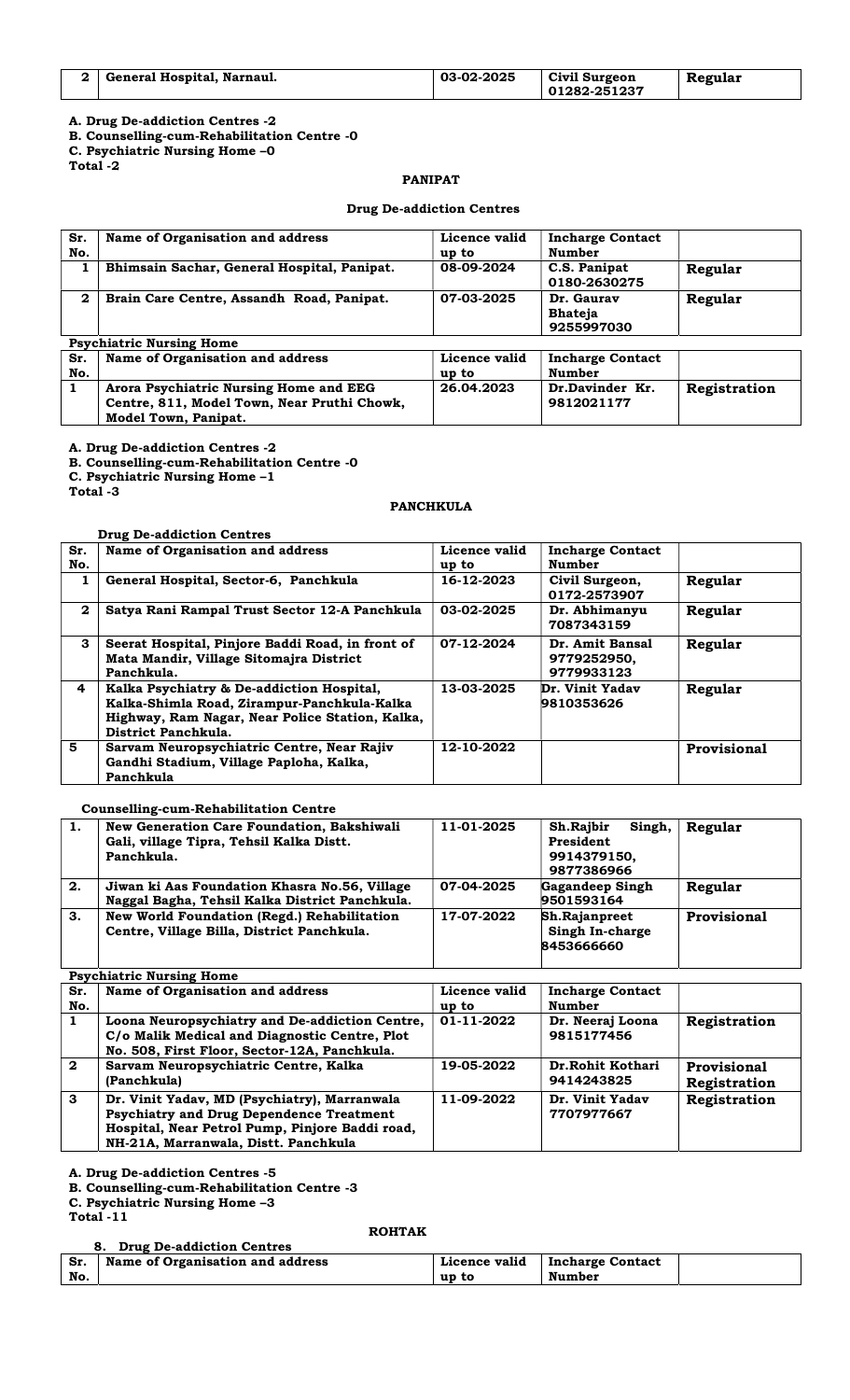|              | Sangh Samaj Kalyan Samiti, Delhi Road, Near<br>I.G. Office, Rohtak                                  | 18.05.2023 | Dr. Promod<br>Bindra<br>9215252125,<br>9416142214 | Regular                           |
|--------------|-----------------------------------------------------------------------------------------------------|------------|---------------------------------------------------|-----------------------------------|
| $\mathbf{2}$ | <b>Indian Red Cross Society, Rohtak</b>                                                             | 14.05.2023 | Dr.Nahar Singh<br><b>Deswal</b><br>9416357070     | Regular                           |
| 3            | <b>PGIMS Drug-De-Addiction Center, Rohtak</b>                                                       | 24-06-2020 | Dr. Rajeev Gupta<br>09896173836                   | Regular(Under<br>process)         |
| 4            | Sweekar Samaj Kalyan Samiti, Near Water<br>Works, VPO Bahu Akabarpur, Rohtak                        | 19.11.2020 | Sh. Raj Kumar<br>9854325454<br>7419147146         | Provisional<br>(Under<br>process) |
| 5            | Nav Jeevan Nasha Mukti Avm Punarvas Kender,<br>#85/5, Sonepat Road, Near Sheela Theater,<br>Rohtak. | 21.09.2024 | Sh.Pankaj Jaitly,<br>President<br>8396011167      | Regular                           |
| 6            | Civil Hospital, Rohtak.                                                                             | 12-04-2025 |                                                   | Regular                           |

#### B. Counselling-cum-Rehabilitation Centre -0

C. Psychiatric Nursing Home –0

Total -6

# A. Drug De-addiction Centres

#### Sr. No. Name of Organisation and address **Licence valid** up to Incharge Contact Number 1 Distt. Child Welfare Council, Kanya Varisht Vidya, Konodh gate, Circular Road, Rewari 28-11-2022 Sh. Mahesh Kumar 9416312758 Regular

REWARI

A. Drug De-addiction Centres -1

B. Counselling-cum-Rehabilitation Centre -0

C. Psychiatric Nursing Home –0

Total -1

# **SONIPAT**

|              | A. Drug De-addiction Centres                                                    |               |                                        |                           |
|--------------|---------------------------------------------------------------------------------|---------------|----------------------------------------|---------------------------|
| Sr.          | Name of Organisation and address                                                | Licence valid | <b>Incharge Contact</b>                |                           |
| No.          |                                                                                 | up to         | <b>Number</b>                          |                           |
| $\mathbf{1}$ | Harsh Nasha Mukti Samiti, Opposite Balaji<br>Petrol Pump, Gohana Road, Sonepat. | 26.01.2020    | <b>Sh. Ramehar Hooda</b><br>9306179568 | Regular(Under<br>process) |
| $\mathbf{2}$ | Modern Education Society, Gali No. 01, House                                    | 05-08-2023    | Sh. Mohinder Gaur                      | Regular                   |
|              | No. 241, Gopalpur Road, Kharkhoda, Sonepat                                      |               | 9868152493                             |                           |
| 3            | Adarsh Sarswati Siksha Samiti, Sant Garib                                       | 26-01-2020    | Sh. O.P. Dahiya                        | <b>Regular</b> (Under     |
|              | Dass, Gali No. 2, Kakroi Road, Sonepat,                                         |               | 9416033334                             | process)                  |
| 4            | De-addiction<br><b>Nava</b><br><b>Sawera</b><br>Drug<br>cum-                    | 31-12-2022    | Sh. Jatinder                           | Regular                   |
|              | Rehabilitation Society, Back side of Anand                                      |               | Kumar                                  |                           |
|              | Cinema, Kabirpur Road, Sonepat                                                  |               | 9215729929                             |                           |
| 5.           | Bhagat Phool Singh, Women Govt. Medical                                         | 26-07-2023    | Dr. A.K. Pandey                        | Regular                   |
|              | College, Khanpur Kalan, Sonepat                                                 |               | 8685008302                             |                           |
| 6            | Pratigya Foundation, Opp. Shri Ram Mandir,                                      | 15.10.2020    | Sh. Rahul                              | Provisional               |
|              | FirozpurBangar, Sonipat.                                                        |               | 9999138282                             | (Under                    |
|              |                                                                                 |               | 9999139191                             | process)                  |
| $\mathbf 7$  | Nai Asha Nasha Mukti Avm Punarwas Samiti.                                       | 15.10.2020    | Sh. Daya Chand                         | Provisional               |
|              | Shiv Colony, Gali No.7, Devru Road, Sonipat.                                    |               | 9255138359                             |                           |
|              |                                                                                 |               |                                        | (Under                    |
|              |                                                                                 |               |                                        | process)                  |
| 8            | Rehabilitation<br>Dariyav<br>Singh<br>Centre,                                   | 03-08-2021    | Sh. Rakesh,                            | Provisional               |
|              | Vill.Jhinjholi,Tehsil<br>Karkhoda,<br><b>District</b>                           |               | <b>Director</b>                        | (Under                    |
|              | Sonepat.                                                                        |               | 9999296597                             | process)                  |
| 9            | <b>Nasha</b><br>Mukti<br>Kender-2,<br>Harsh<br><b>Village</b>                   | 03-08-2021    | Sh. Ramehar                            | Provisional               |
|              | Kharkhoda Distt. Sonepat.                                                       |               | Hooda                                  | (Under                    |
|              |                                                                                 |               | 9306179568                             | process)                  |
| 10           | Parveen De-addiction Centre, Sonepat Road,                                      | 03-08-2021    | Sh. Ramehar                            | Provisional               |
|              | Bye-pass Kharkhoda, District Sonepat.                                           |               | Hooda                                  | (Under                    |
|              |                                                                                 |               | 9306179568                             | process)                  |
| 11           | Arpan Hospital, Office No-9, Ist Floor, Main                                    | 01-02-2022    | Dr. Amit Bansal                        | Provisional               |
|              | G.T.Karnal Road, Near Police Station, Village                                   |               | 9779252950.                            |                           |
|              | Kundli District Sonepat.                                                        |               | 9779933123                             |                           |

#### Counselling-cum-Rehabilitation Centre

| Sr.<br>No. | Name of Organisation and address                                                   | Licence valid<br>up to | <b>Incharge Contact</b><br>Number           |                                   |
|------------|------------------------------------------------------------------------------------|------------------------|---------------------------------------------|-----------------------------------|
|            | Sangh Samaj Kalyan Sewa Samiti, Village<br>Nizampur Khurd, Kundal, Distt. Sonipat. | 21.04.2021             | Sh.Suresh<br>Kumar, President<br>9215252152 | Provisional<br>(Under<br>process) |

A. Drug De-addiction Centres -11

B. Counselling-cum-Rehabilitation Centre -1

C. Psychiatric Nursing Home –0

Total -12